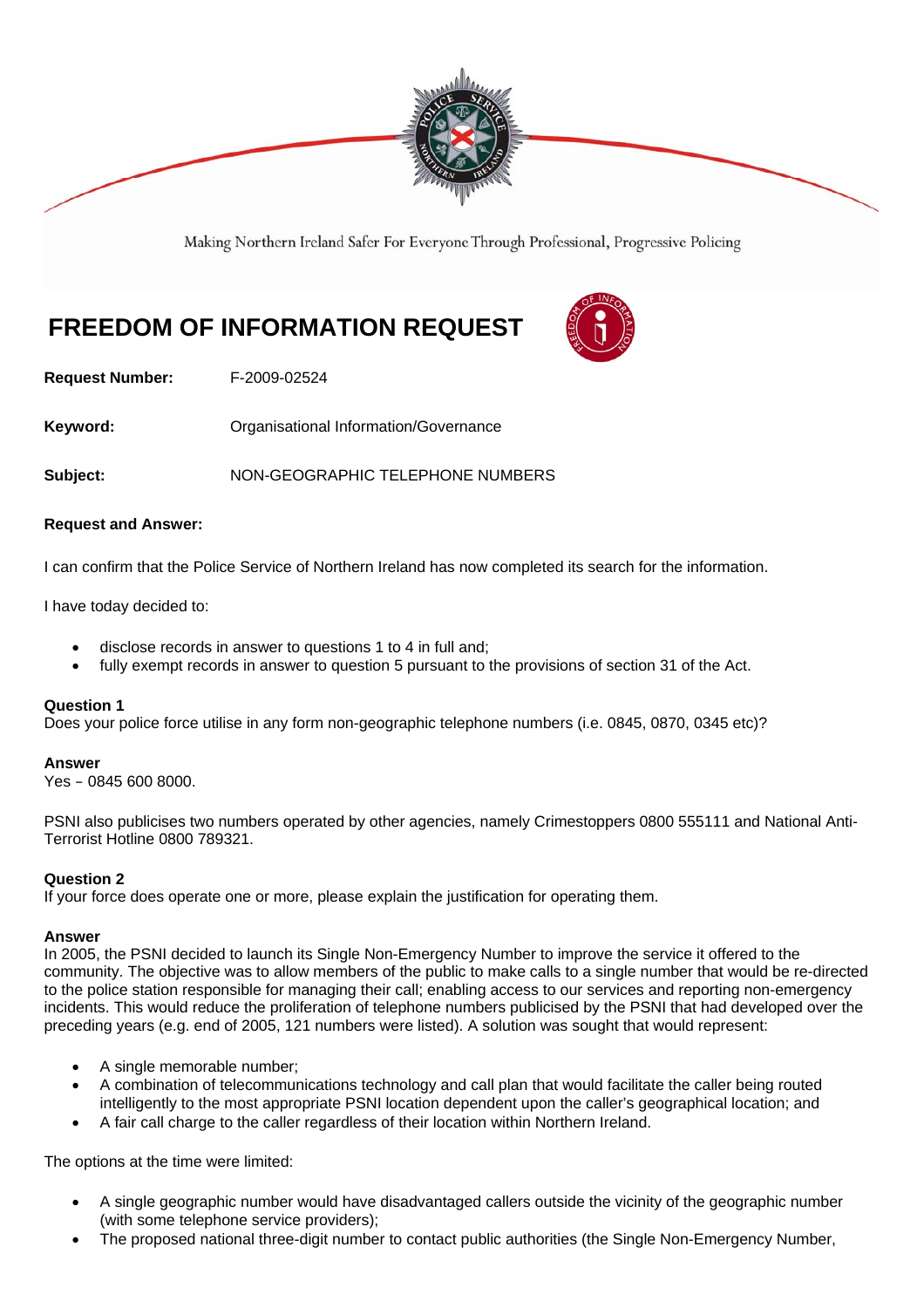SNEN) was not available;

• The only technology available to facilitate intelligent call routing was for the "08" range of numbers; and

Consequently, a solution based upon 0845 600 8000 was adopted as a pragmatic, interim solution that met the overall requirement, pending the results from the SNEN pilots underway in Great Britain, and progress of the PSNI's corporate approach to Contact Management.

# **Question 3**

If your force does not currently utilise one, has it in the past? If any have been withdrawn, what was the reason for withdrawing the service?

# **Answer**

This question is not applicable to the PSNI

# **Question 4**

If your force currently utilises or has in the past utilised a non-geographic number, please detail the revenue earned by the force as a result of callers using the telephone number over the past five financial years.

# **Answer**

The PSNI do not earn revenue from our 0845-600-8000 Single Non Emergency Number.

# **Question 5**

If you currently operate any non-geographic telephone numbers, please provide us with the local, geographical telephone number the non-geographic numbers forward to.

## **Answer**

Your request for information has now been considered and the decision has been taken not to supply the information you have requested.

Section 17 of the Freedom of Information Act 2000 requires the Police Service of Northern Ireland, when refusing to provide such information (because the information is exempt) to provide you the applicant with a notice which:

(a) states that fact,

(b) specifies the exemption in question and

(c) states (if not otherwise apparent) why the exemption applies.

The exemption, as well as the factors the Department considered when deciding where the public interest lies, are outlined below:

Section 31(1) (a) and (b) of the Act - Law Enforcement.

This is a Prejudice Based and Qualified exemption which means that the Public Authority must evidence the harm which may be caused by disclosure and carry out a Public Interest Test.

## **HARM**

Campaigners have previously taken the course of publishing geographic numbers that non-geographic numbers forward to so that callers my use that number to avoid higher call costs sometimes incurred by use of non-geographic numbers. I am satisfied therefore that the release of the geographic number, apart from entering the public domain in the usual way, would result in the number being actively promoted by campaigners. I am also satisfied that, under these circumstances calls would be made directly to the PSNI's geographic number. Further, it is difficult to estimate the volume of these calls but given that there are elements in society who would seek to disrupt policing activities, taking this together with those that simply wish to avoid perceived higher call charges, I am satisfied that there is a real and significant risk that prejudice would occur. Direct calls would not route automatically to relevant PSNI switchboards to answer. Consequently, individuals ringing the 0845 number may not get their call answered and/or experience poor service. There is also a serious risk of a denial of service and interference with the publics ability to make non-emergency calls for service related to incidents or make general enquiries.

# **PUBLIC INTEREST TEST**

## **Factors Favouring Release**

• Members of the public who wish to avoid higher call charges could use the geographic number.